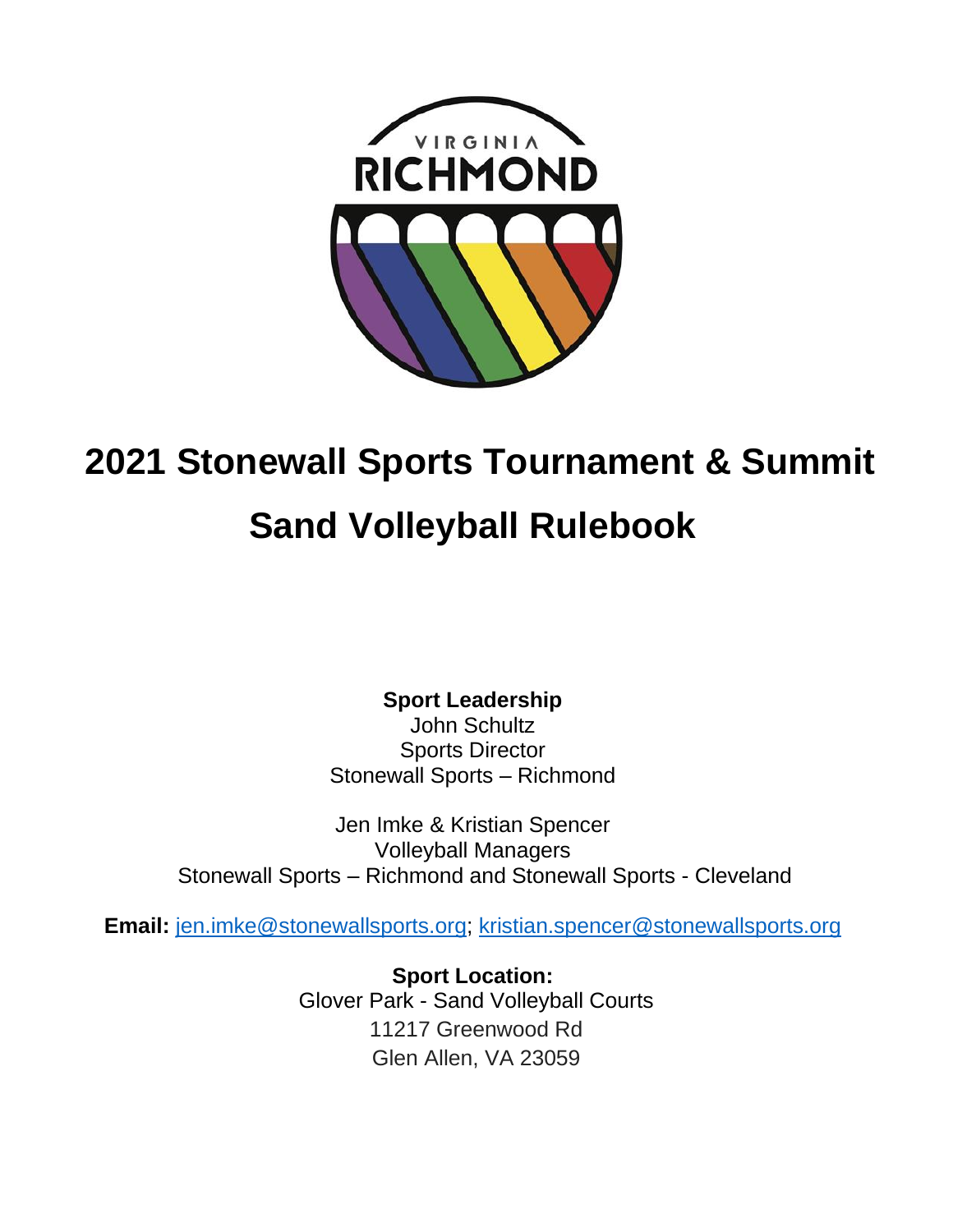Stonewall National Sand Volleyball Tournament will operate under the competition rules and regulations as outlined in the 2017-2019 Beach Domestic Competition Regulations as presented by USA Volleyball and available [here.](https://usavolleyball.org/wp-content/uploads/2020/12/2017-19-USAV-Beach-Rulebook.pdf) The rules below are specific to Stonewall National Sand Volleyball Tournament and supersede the rules in the USA Volleyball handbook. (https://usavolleyball.org/wp-content/uploads/2020/12/2017-19-USAV-Beach-Rulebook.pdf)

# **I. Tournament Details**

- **A.** The Stonewall Sand Volleyball Tournament will be a 4v4 Double Elimination Tournament taking place Saturday and Sunday, September 18/19
- **B.** All games will be played with equipment provided by the Stonewall Sports organization.
- **C.** All games will be played on the sand volleyball courts at Glover Park in Richmond, VA
	- **1.** For the purposes of a co-ed, recreational league, Stonewall Sand Volleyball will utilize a net height of 7'11 5/8".

# **II. Match Time and Number of Sets**

- **A.** Each match will be played as the best of 3 sets. The first two sets of a match will be played to 21, utilizing rally scoring.
	- **1.** If a third set is necessary, it will be played to 15 utilizing rally scoring.
- **B.** The first team in a set to score 21 points (or 15 in the third set) will be the winner of that set.
	- **1.** Teams will change sides at the completion of the 1<sup>st</sup> set. If a 3<sup>rd</sup> deciding set is necessary, teams will switch sides after the first team reaches 8 points.
- **C.** If the set score reaches 21-21 (or 14-14 in the third set), the first team to reach a two-point advantage (e.g. 23-21 or 16-14) will be the winner of that set. Cap at 25.
- **D.** Matches are limited to 45 minutes of playing time.
- **E.** If a match reaches the time limit before the completion of the deciding set, the teams will finish the current set. If the conclusion of that set does not determine the winner of the match (a 1-1 match score), then the third set will be played, but the score needed to win the set will be reduced to 10 and no game interruptions will be permitted (including substitutions).

### **III. Team Composition**

- **A.** A team will consist of a minimum of four (4) players and a maximum of six (6) players, including the Captain.
- **B.** A team must have at least four (4) players present at match time.
	- **1.** If a team does not have four (4) players, that team will receive a forfeit.
- **C.** The team captain should present the lineup to the opposing team at the beginning of each set. The team must maintain this serving rotational order throughout the set. Players are allowed to change rotational positions on the court at any point in the match.
- **D.** If a player is not present at the time when lineups are exchanged, they cannot play until the next set. The opposing team's captain must be provided an updated lineup. No players can be added after the beginning of set 2.

# **IV. The Uniform**

- **A.** Saturday Games: Every player must begin play of each match with his/her Stonewall Tournament shirt. Players may remove shirts after play begins.
- **B.** Sunday Games: either Stonewall Shirts or team provided shirts that all match in color/design must be worn to start the match but may be removed after play begins.
- **C.** Shirts may be modified for comfort, but the Stonewall logo, websites, and any sponsor logos must not be altered or obscured in any way.
- **D.** Protective equipment is not required but can be worn as long as it is not a hazard to other players.

# **V. Referees/Line Judges**

- **A.** Each team must have at least 1 head referee, 1 score keeper and two (2) line judges for all games they are scheduled to referee.
- **B.** The referee schedule will be released with the tournament game schedule.
- **C.** Whistles will be provided by Stonewall Sports (but personal whistles are encouraged).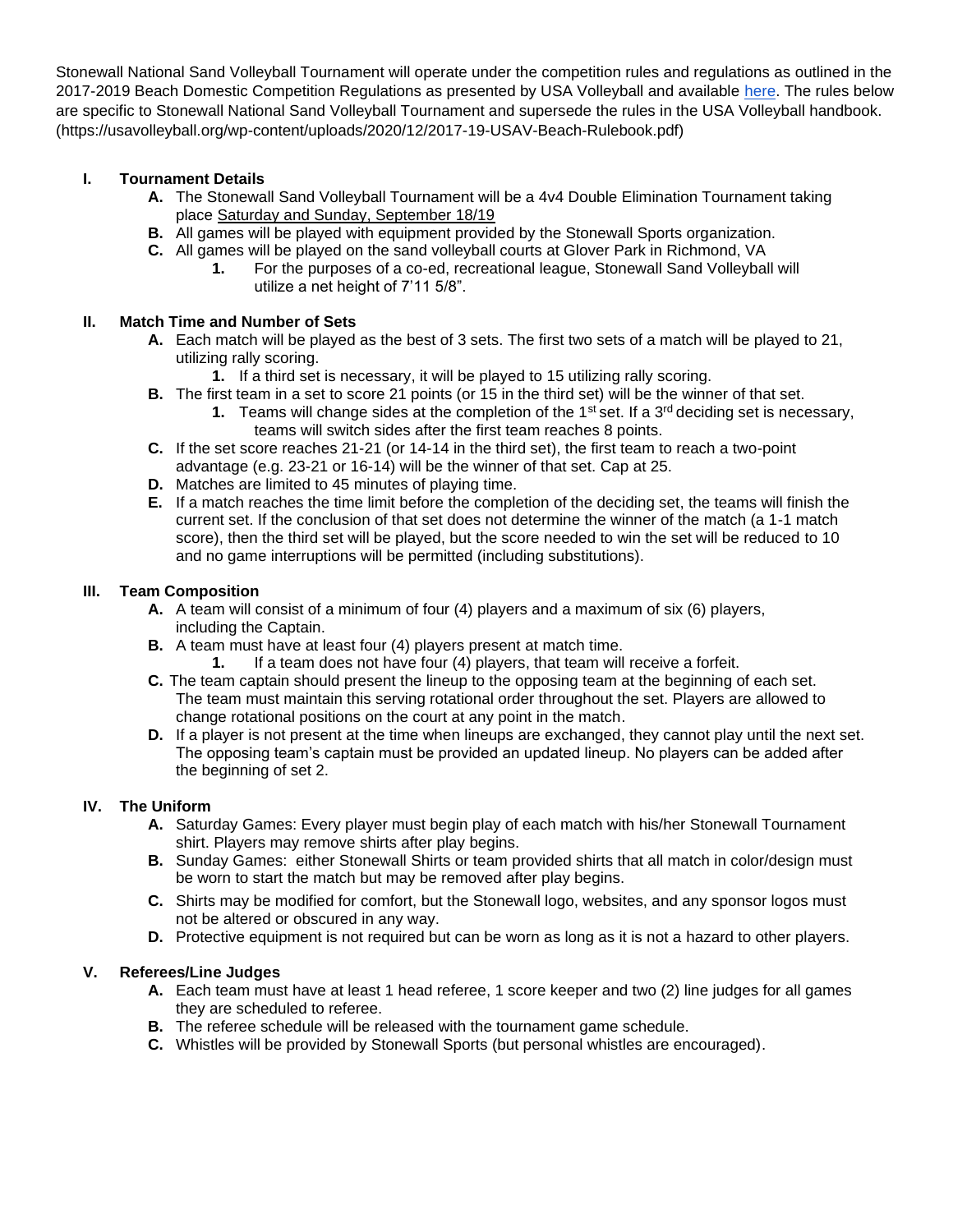# **VI. Starting the game**

- **A.** The winner of single Rock, Paper, Scissors game has the choice of service or side of court. The opposing team makes the remaining decision.
	- **1.** Tournament Games the higher seed has choice of service or side
- **B.** The team not serving first in the first game shall serve first in the second game.
- **C.** Service and side of the court will be determined for the third game and will be determined by an additional game of Rock, Paper, Scissors.
- **D.** Teams will not change sides of court during a set but will switch courts between sets.
- **E.** The referee sounds the whistle and signals for service before each serve.
	- **1.** Note: A team will receive only one warning per game for serving before the whistle.
- **F.** Service may be underhand or overhand. Servers must contact the ball on initial toss. Failure to do so results in loss of serve and point to the other team. (No redo of serve tosses)

### **VII. Substitutions**

- **A.** No change will be made in the position of other players when substitutions are made.
- **B.** There is no limit on the number of players permitted to substitute at one time.
- **C.** There is no limit on the number of times a player may enter and re-enter the game
- **D.** If a player is injured and there are no remaining eligible substitutes in that serving spot, then the opposing team must pick a substitute from a different serving spot on the injured player's team to take that spot in the line-up.
	- **1.** Bleeding players, or players with blood on their uniform, must be replaced.

# **VIII. Playing the Ball**

- **A.** A legal hit is contact with the ball by any part of a player's body, including the head or feet, which does not allow the ball to come to rest even momentarily.
- **B.** The ball must be clearly hit: throwing, lifting, or shoving the ball are illegal.
	- **1.** OPEN HAND TIPS ARE NOT ALLOWED
	- **2.** Fingers must be closed and contacted by the knuckles
- **C.** A team has three hits to return the ball over the net.
- **D.** One player may not hit the ball twice in succession
- **E.** Simultaneous contact by two or more players on the same team is considered one play, and any player is eligible to play the ball again.
- **F.** In defensive action of a hard-driven ball, the ball contact can be extended momentarily even if an overhand finger action is used. (this is a judgment call and referees use discretion)
- **G.** Positions: Players are free to position themselves, there are NO determined positions on the court **H.** Service:
	- **1.** Service order must be maintained throughout the set
	- **2.** When the receiving team has gained the right to serve, its players do not have to rotate positions
	- **3.** Only one toss or release of the ball is allowed. The server must hit the ball within 5 seconds after the 1<sup>st</sup> referee whistles for service.
	- **4.** The server may move freely within the service zone. At the moment of service hit or takeoff for a jump service, the server must not touch the court. His/her foot may not go under or touch the end line.
- **I.** Consecutive Contact: A player may not hit the ball two times consecutively
	- **1.** At the first hit of the team, provided it is not made overhand with fingers, consecutive contacts are permitted provided that the contacts occur during one action. During the first hit of the team if it is played overhand using fingers, the ball may NOT contact the fingers/hands consecutively, even if the contacts occur during one action.
	- **2.** When blocking, consecutive contacts may be made by one of more players, provided that they occur during one action
	- **3.** Extended contacts: In defensive action of a hard-driven ball, the ball contact can be extended momentarily even if an overhand finger action is used.
- **J.** Blocking:
	- **1.** Blocking is the action of players close to the net to intercept the ball coming from the opponent by reaching higher than the top of the net.
	- **2.** To block an opponent's service is forbidden.
	- **3.** In blocking, a player may touch the ball beyond the net, provided that he/she does not interfere with the opponent's play before or during the attack-hit.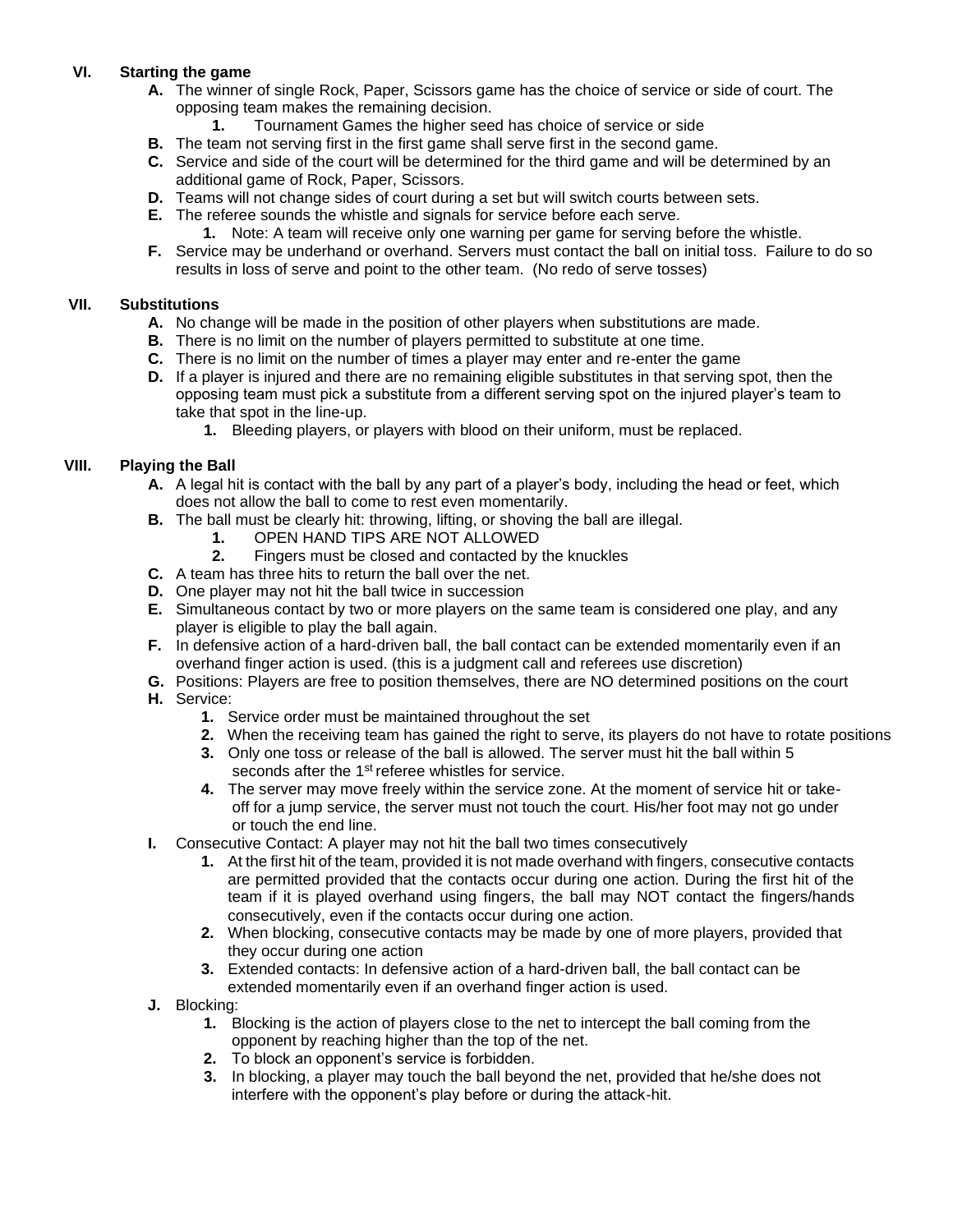- **4.** After an attack-hit, a player is permitted to pass his/her hand beyond the net, provided that the contact has been made within his/her own playing space.
- **5.** Should a player block any part of the ball in which it remains in play of their side, a block at the net does NOT count as the team's first hit
- **K.** If two opponents simultaneously contact the ball above the net, the ball remains in play, and the team receiving the ball is entitled to another three hits.
	- **1.** If the ball lands out of bounds, it is the fault of the team opposite the net from where the ball lands.
- **L.** The ball is allowed to hit the net while traveling over the net, this includes on the serve.
- **M.** A player may not touch ANY part of the net while the ball is in play.
- **N.** A player may not enter the boundaries of a neighboring court or opponent's court to play a ball. If the boundaries of a neighboring or opponent's court are entered, it will result in a stop in play and loss of point.
- **O.** Players may land or enter the opposing side of the net as long as no interference occurs. This is a referee judgment.
- **P.** Pursuit of the ball outside the playing area MUST result in going outside the poles to play the ball. A player may not go under the net to retrieve a ball for their team.

### **IX. Interruptions**

- **A.** Each team may request a maximum of one time-out per set. All requested time-outs last for 30 seconds.
- **B.** ONLY captains are allowed to speak to match referees. Captains are allowed to request the tournament director or pod director for interpretation and judgement calls.
- **C.** If a ball from a neighboring court enters the play area, play will be stopped **ONLY** if it is judged to be a hazard to active play. Game interruption is at the discretion of the officials. The rally will be replayed.
- **D.** Should a serious accident occur while the ball is in play, the referee must stop the game immediately and permit medical assistance. The rally will be replayed.
	- **1.**An injured player is given a maximum of 5 minutes recovery time. If a player is unable to return to play at the conclusion of recovery time, they are ineligible to return during that match.
		- i. If there is a player who is able to substitute in for the injured player during recovery time, then play will resume in that time.

# **X. Misconduct**

- **A.** During the game, if a player(s) exhibits any behavior that breaches a rule of the league or the Stonewall Sports organization, verbal warnings and/or removal from the match can be issued by the game's referee.
- **B.** Warnings will be issued in 3 stages:
	- **1.** Verbal warning to the Captain
	- **2.** Verbal warning to the individual(s) committing the discretion but enforced for the entire team.
	- **3.** Player is removed from the match by the tournament director. The player must be legally substituted.
		- i. If a legal substitute is not available, the team will immediately forfeit the remainder of the match. Results will count toward advancement.
		- ii. Any player removed from a game will be removed for the remainder of the tournament or re-admitted by the director at their discretion.